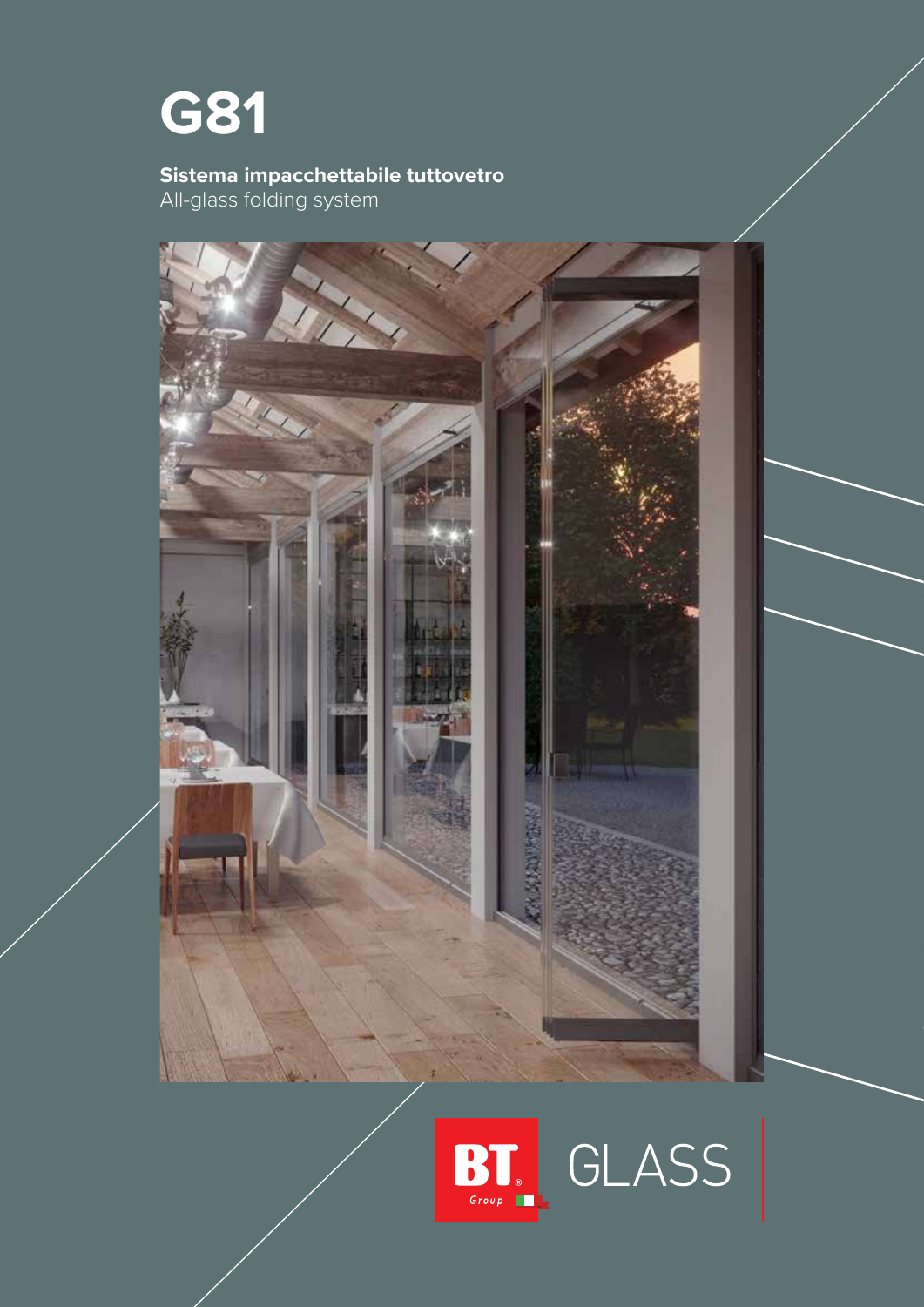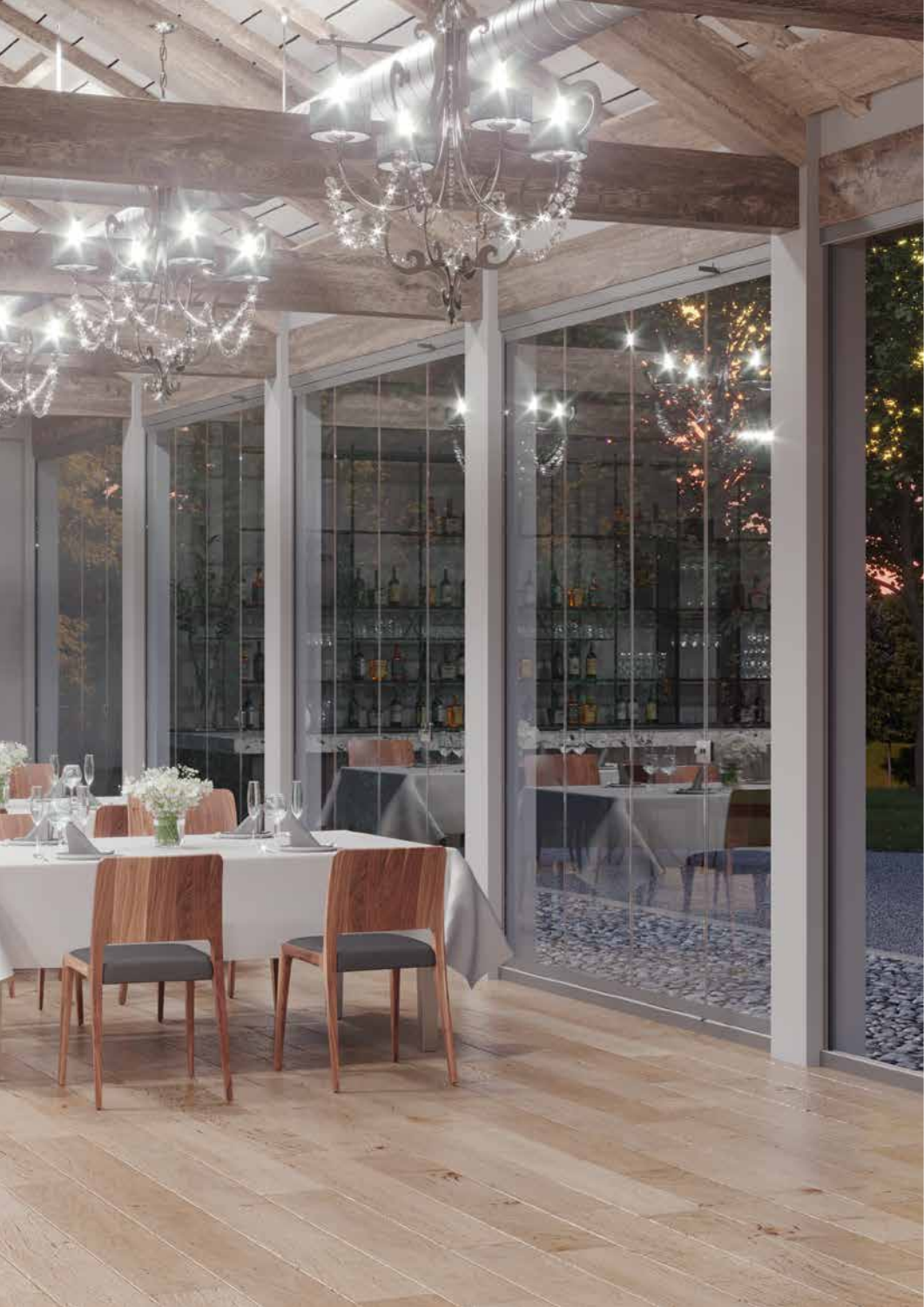

![](_page_2_Picture_1.jpeg)

![](_page_2_Picture_2.jpeg)

## **G81**

**Il nuovo sistema Made in Italy a vetrate panoramiche impacchettabili, dal design minimale a impatto "zero" sul complesso architettonico, dona una visuale panoramica senza profili verticali tra i pannelli.**

**Unico sistema impacchettabile brevettato in Italia con scarico a terra, progettato e prodotto da BT Glass, per creare nuovi spazi vivibili tutto l'anno all'insegna della luce naturale.** 

**È la soluzione ideale per chiudere spazi quali pergolati, giardini d'inverno, terrazzi, balconi e attici o per separare ambienti già esistenti in ristoranti, uffici o negozi.**

**È un sistema facile e veloce da montare, oltre ad essere estremamente versatile grazie alla possibilità di impacchettamento parziale o totale dei pannelli scorrevoli.**

The new Made in Italy system with folding panoramic windows, with a minimal design with "zero" impact on the architectural complex, gives a panoramic view without vertical profiles between the panels.

The only patented glass folding system in Italy with weight discharge to the ground, designed and produced by BT Glass, to create new living spaces with natural light all year round.

It is the ideal solution to close spaces such as pergolas, winter gardens, terraces, balconies and penthouses or to separate existing environments in restaurants, offices or shops.

It is an easy and quick system to assemble, as well as being extremely versatile thanks to the possibility of partial or total folding of the sliding panels.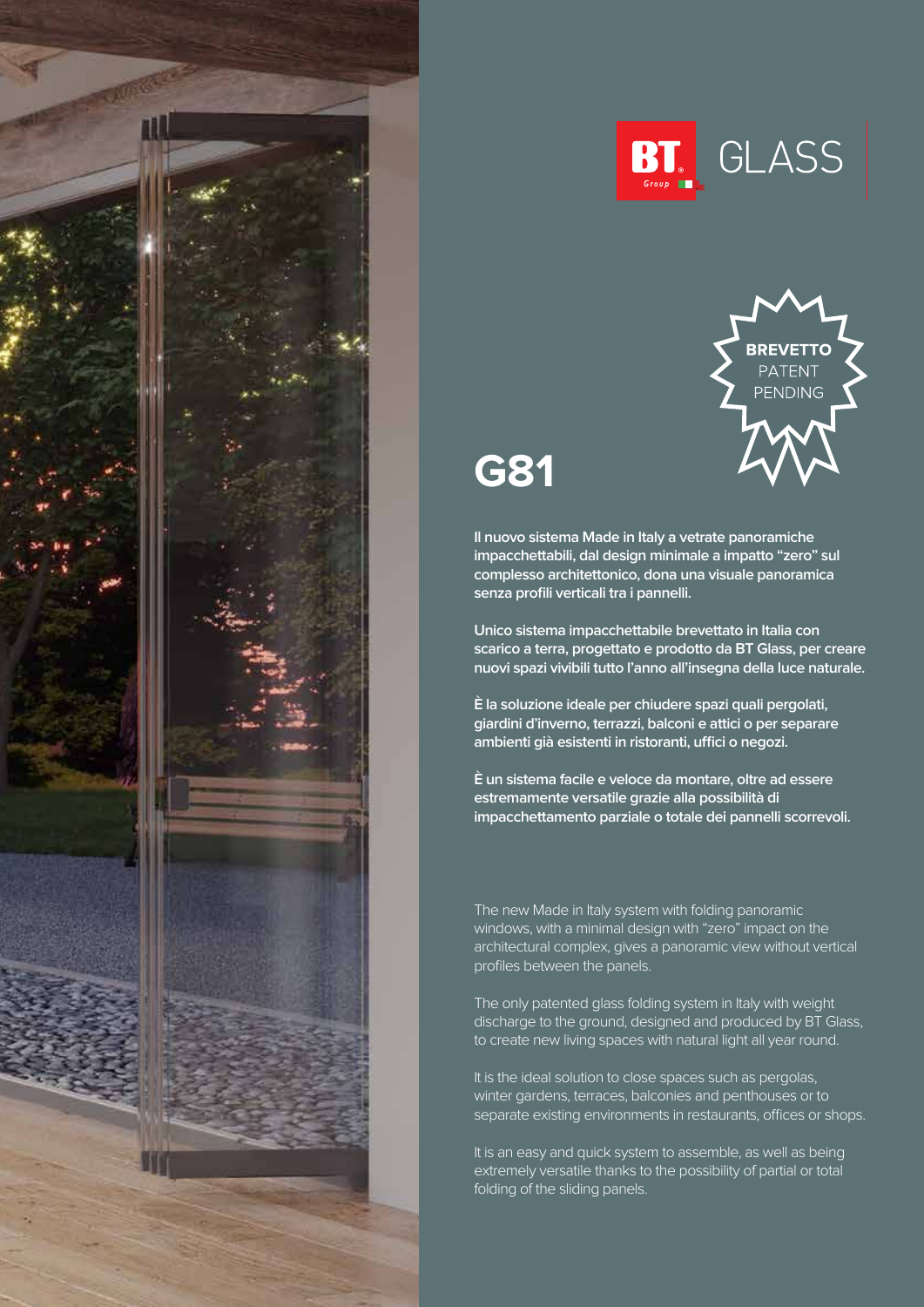![](_page_3_Picture_0.jpeg)

**Possibiltà di apertura interna/esterna.** Possibility of internal / external opening. **Serratura e riscontro.** Lock and striker.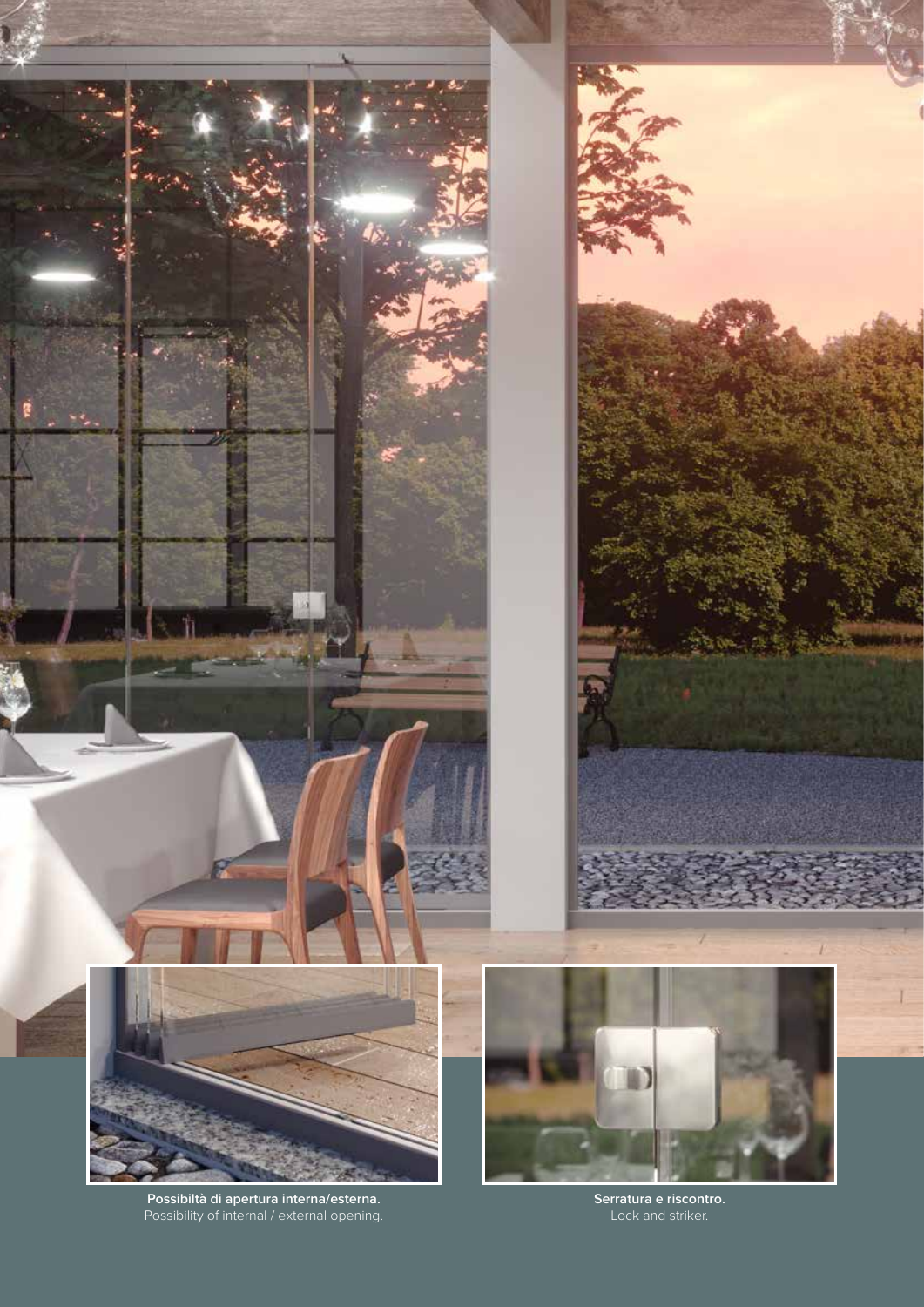![](_page_4_Picture_0.jpeg)

Reinforced upper / lower compensator.

**Ingombro minimo del sistema impacchettato.** Minimum size of the packed system.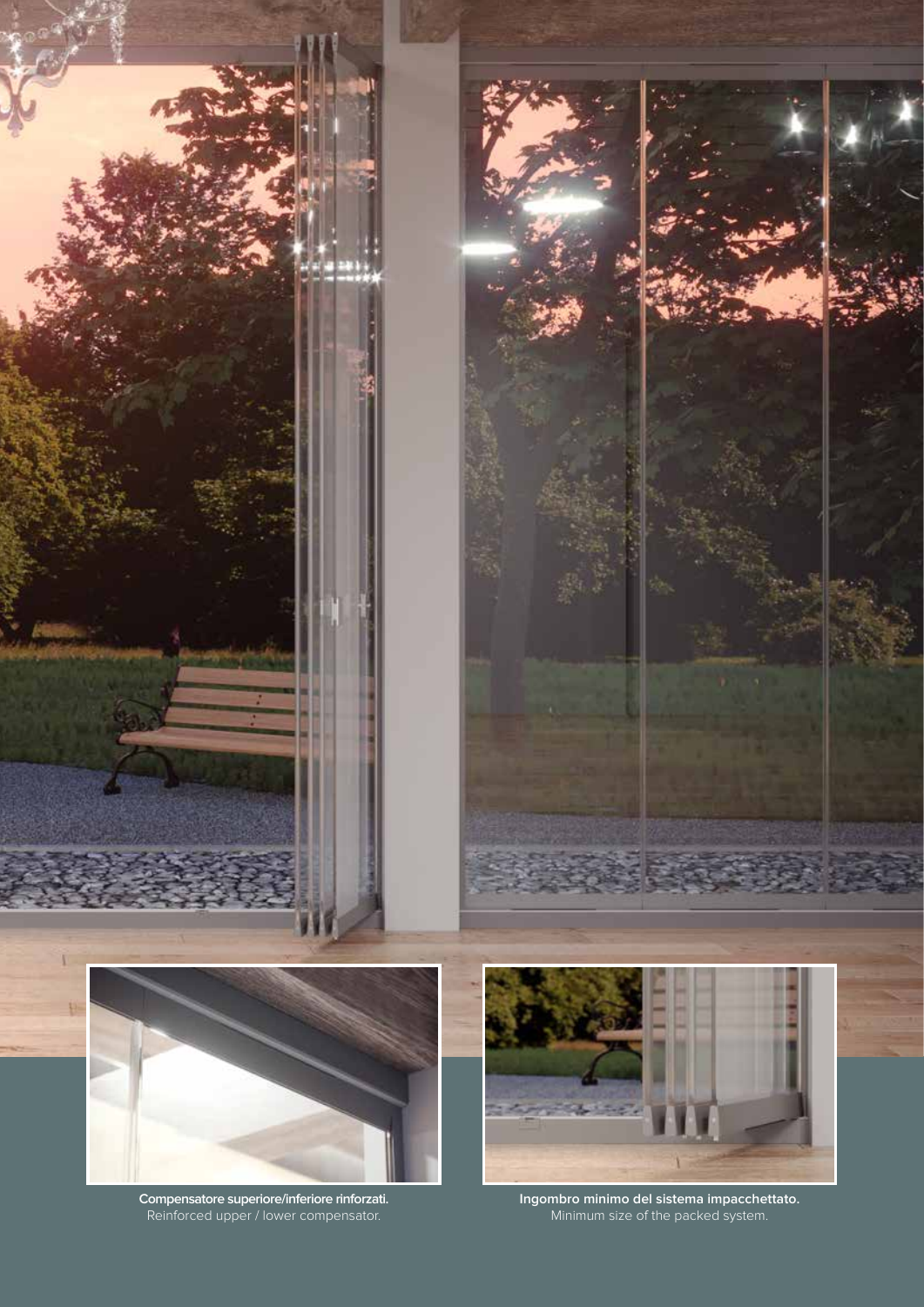![](_page_5_Picture_0.jpeg)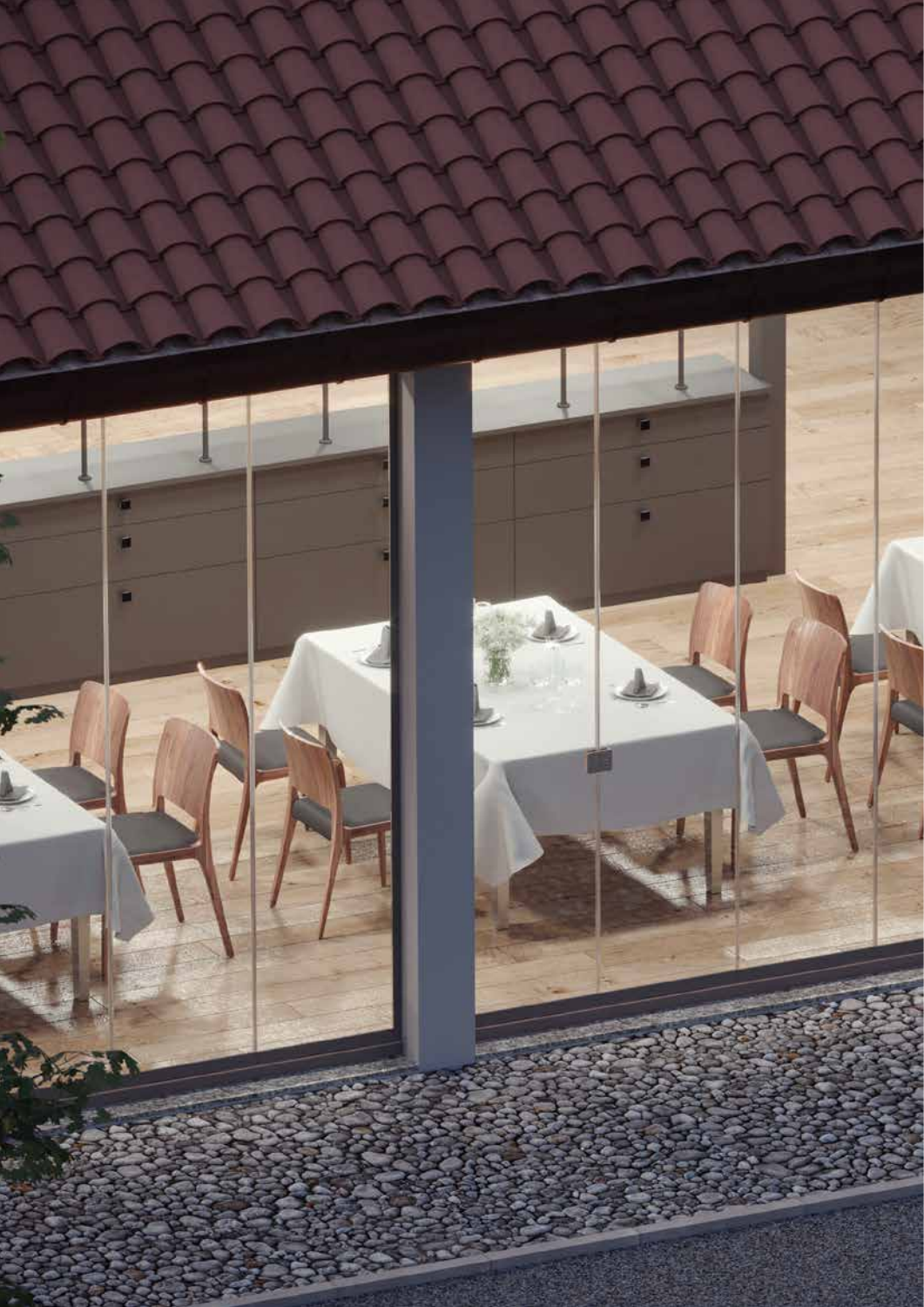![](_page_6_Picture_0.jpeg)

![](_page_6_Picture_1.jpeg)

## **Carattestiche tecniche**

- **✓ Vetro di sicurezza 10 mm filo lucido temprato.**
- **✓ Altezza massima del sistema: 2800 mm.**
- **✓ Larghezza consigliata dei pannelli: minimo 650 mm. massimo 800 mm.**
- **✓ Larghezza massima della porta battente 1000 mm.**
- **✓ Numero massimo di pannelli raccoglibili in un solo lato: 20 pannelli.**
- **✓ Guarnizioni in PVC trasparenti tra le ante.**
- **✓ Compensatori a muro laterali con guarnizioni in PVC.**
- **✓ Estrema facilità di posa grazie al pre-montaggio dei binari in officina.**

## Technical characteristics

- ✓ Safety tempered glass 10 mm with glossy polished edge.
- ✓ Maximum system height: 2800 mm.
- $\sqrt{2}$  Recommended panel width: minimum 650 mm maximum 800 mm.
- ✓ Maximum swing door width 1000 mm.
- ✓ Maximum number of panels that can be folded on one side: 20 panels.
- ✓ Transparent PVC gaskets between the panels.
- ✓ Side wall compensators with PVC gaskets.
- ✓ Extremely easy to install, thanks to the pre-assembly of the tracks.